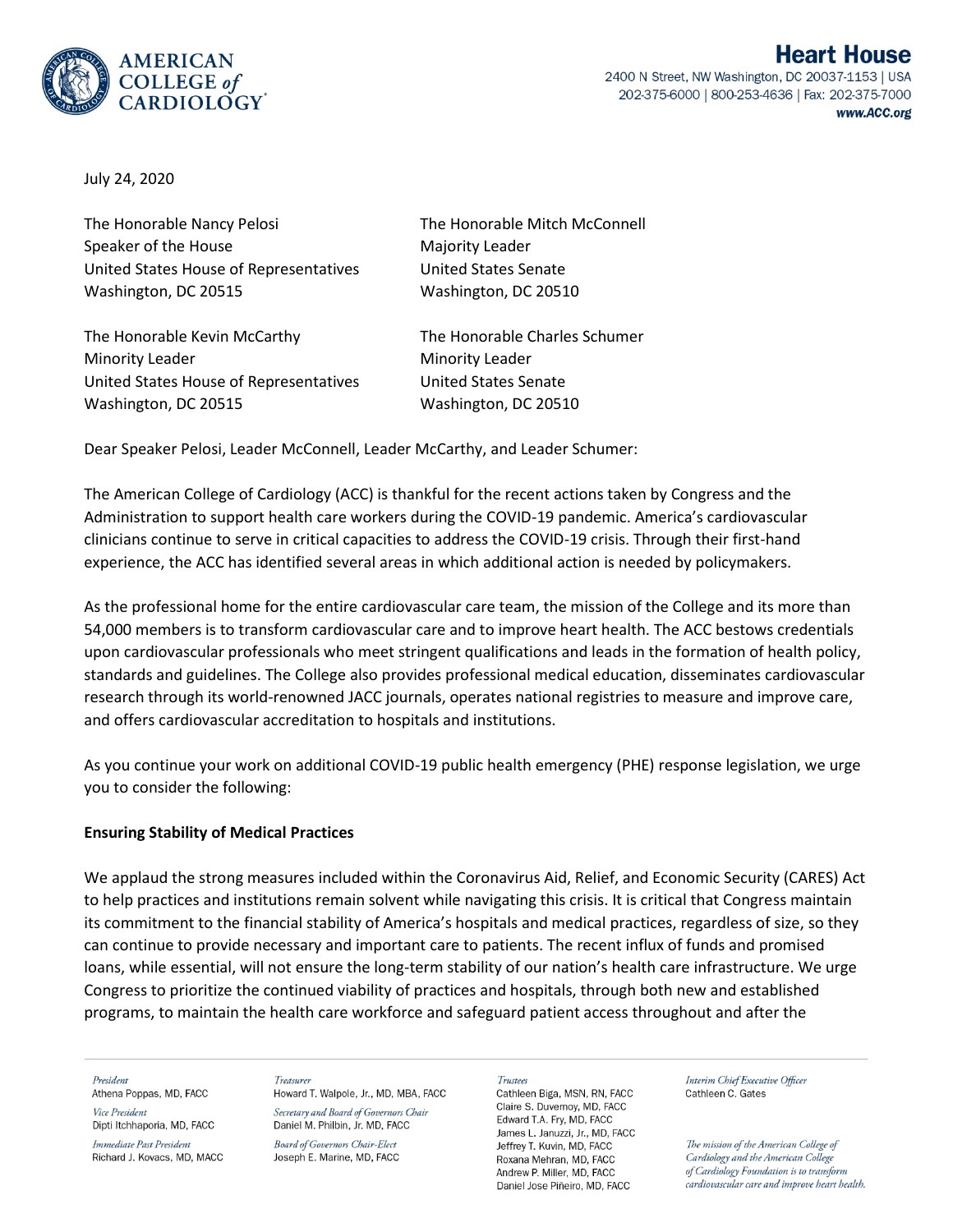pandemic ends. In particular, we call strongly for additional funding and refinements for the Paycheck Protection Program (PPP) and the Provider Relief Fund. We also ask that Congress take steps to ensure the critically-needed support from the Provider Relief Fund is not subject to taxation. Further, we believe Congress should reduce interest rates for loans through the Medicare Accelerated and Advanced Payment Program while also exploring additional flexibilities such as postponing recoupment until 1 year after payment is issued or converting loans to grants. Such measures are critical to provide a stable bridge for practices and institutions to pay vendors and maintain solvency while protecting their current workforce and continuing to offer high-quality care to patients.

# **Telehealth**

We applaud Congress and CMS for taking significant action to enhance the ability of our healthcare workforce to focus on COVID-19 treatment and relief by providing telehealth flexibilities throughout the duration of this national emergency. To further increase access to and ensure stability of telehealth services, Congress should provide ongoing flexibility beyond the expiration of the current PHE declaration. Indeed, current waivers related to addressing or mitigating geographic, originating site, and frequency restrictions should be significantly extended to provide flexibility and stability while permanent policies are designed and implemented. Further, ensuring appropriate payment for various telehealth services, similar to existing in-person visits, and maintaining coverage for audio-only services would safeguard the ongoing delivery of care to Medicare recipients still quarantined at home.

The College supports the following priorities for telehealth and believes they must guide any policy changes in this area:

*Improving* Access to Telehealth

- Provide ongoing flexibility and stability lasting beyond expiration of the current public health emergency declaration
- Address or mitigate geographic, originating site, and frequency restrictions, allowing patients to receive telehealth care in their homes, nursing facilities, acute care facilities, and other locations
- Maintain appropriate interstate licensure flexibility considerations with ultimate authority reserved by states
- Ensure telehealth policies improve care for underserved communities and populations
- Promote adequate infrastructure (affordable broadband, ability to engage in telemedicine on inexpensive platforms, etc.)
- Study and implement approaches to promote equity and eliminate disparities

President Athena Poppas, MD, FACC Vice President Dipti Itchhaporia, MD, FACC

Immediate Past President Richard J. Kovacs, MD, MACC

Treasurer Howard T. Walpole, Jr., MD, MBA, FACC Secretary and Board of Governors Chair Daniel M. Philbin, Jr. MD, FACC

**Board of Governors Chair-Elect** Joseph E. Marine, MD, FACC

Trustees Cathleen Biga, MSN, RN, FACC Claire S. Duvernov. MD. FACC Edward T.A. Fry, MD, FACC James L. Januzzi, Jr., MD, FACC Jeffrey T. Kuvin, MD, FACC Roxana Mehran, MD, FACC Andrew P. Miller, MD. FACC Daniel Jose Piñeiro, MD, FACC

Interim Chief Executive Officer Cathleen C. Gates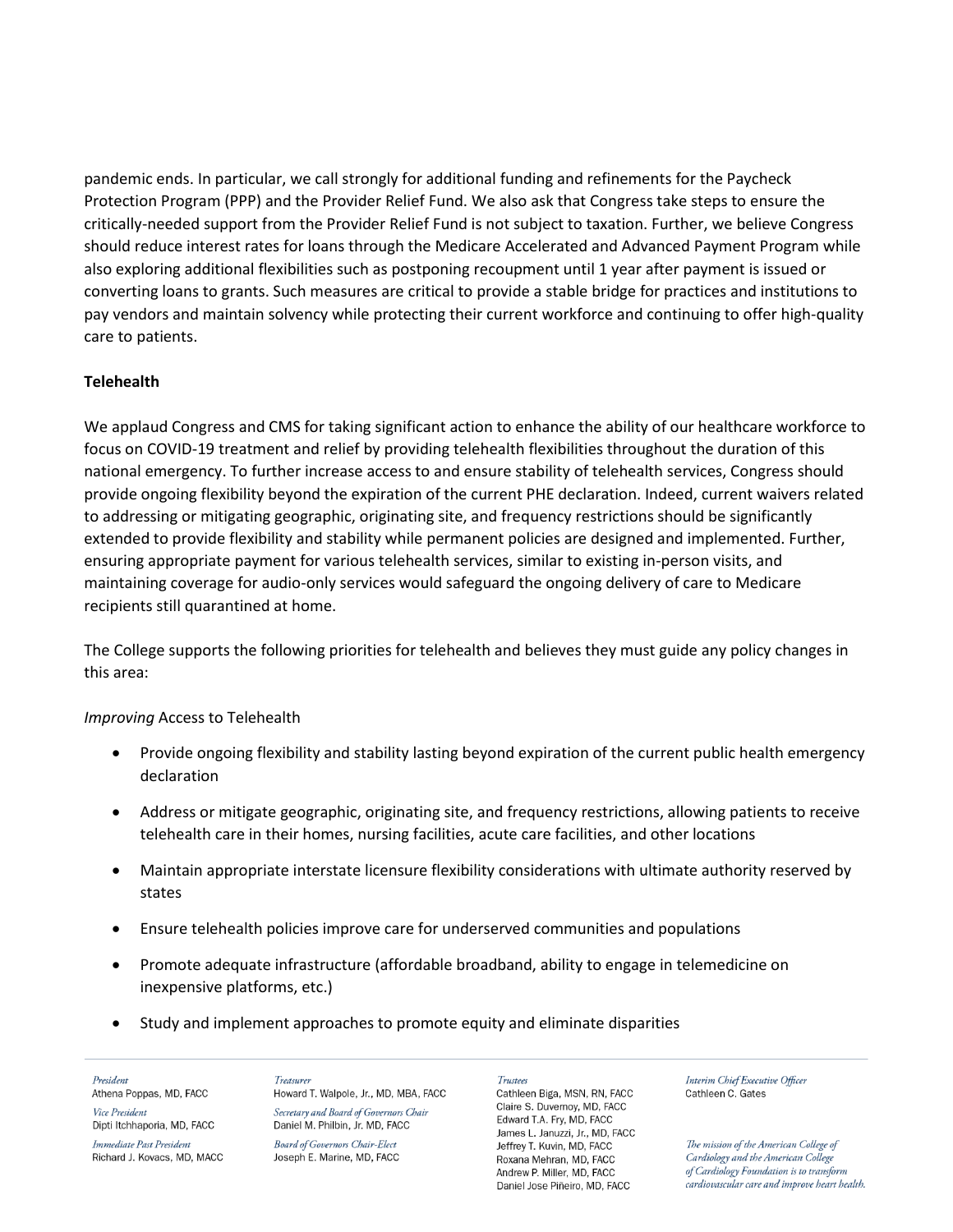- Carefully monitor impact on patient care, experience, and outcomes
- Surveil effect on practices/institutions and the cardiovascular workforce
- Promote optimal use of APPs to expand access (including cardiovascular rehabilitation)
- Educate the public on the value and limitations of telehealth

### *Creating Stability for Telehealth*

- Promote maximal alignment among payers
- Ensure appropriate payment for the various telehealth services (similar to existing in-person visits) or ensure appropriate payments are at a level that support practice sustainability and ultimately patient access
- Maintain coverage for audio-only (may require new codes by CMS and CPT)
- Identify and continually adapt appropriate clinical scenarios/pathways for telehealth with recognition that remote services cannot replace in-person care
- Consider whether and under what circumstances patient cost sharing requirements for telehealth services might be appropriate
- Explore HIPAA-compliant software and privacy considerations
- Implement malpractice liability protections for telehealth services

## **Access to Personal Protective Equipment and Reliable Testing**

Clinicians continue to express concern regarding the available supplies of personal protective equipment (PPE), which is critical to keep clinicians and the patients they serve safe. Congress should include additional resources to ensure these life-saving necessities are available to clinicians currently on the frontlines. Additionally, we encourage Congress to take necessary steps in the near future to ensure appropriate availability of PPE can be obtained for any future national emergencies, through the shoring of up national stockpiles of PPE or by other means.

Congress should make funds available to prioritize consistent, unbiased, and reliable testing with rapid results, including antigen and antibody testing. This is crucial to determine who is or has been infected, who is infected but asymptomatic, and who may be immune to the virus. The ACC firmly believes this testing should be inexpensive, rapid, widespread, and deployed in a way that minimizes disparities related to racial,

President

Athena Poppas, MD, FACC Vice President Dipti Itchhaporia, MD, FACC

Immediate Past President Richard J. Kovacs, MD, MACC

Treasurer Howard T. Walpole, Jr., MD, MBA, FACC

Secretary and Board of Governors Chair Daniel M. Philbin, Jr. MD, FACC

**Board of Governors Chair-Elect** Joseph E. Marine, MD, FACC

#### Trustees

Cathleen Biga, MSN, RN, FACC Claire S. Duvernov. MD. FACC Edward T.A. Fry, MD, FACC James L. Januzzi, Jr., MD, FACC Jeffrey T. Kuvin, MD, FACC Roxana Mehran, MD, FACC Andrew P. Miller, MD. FACC Daniel Jose Piñeiro, MD, FACC

Interim Chief Executive Officer Cathleen C. Gates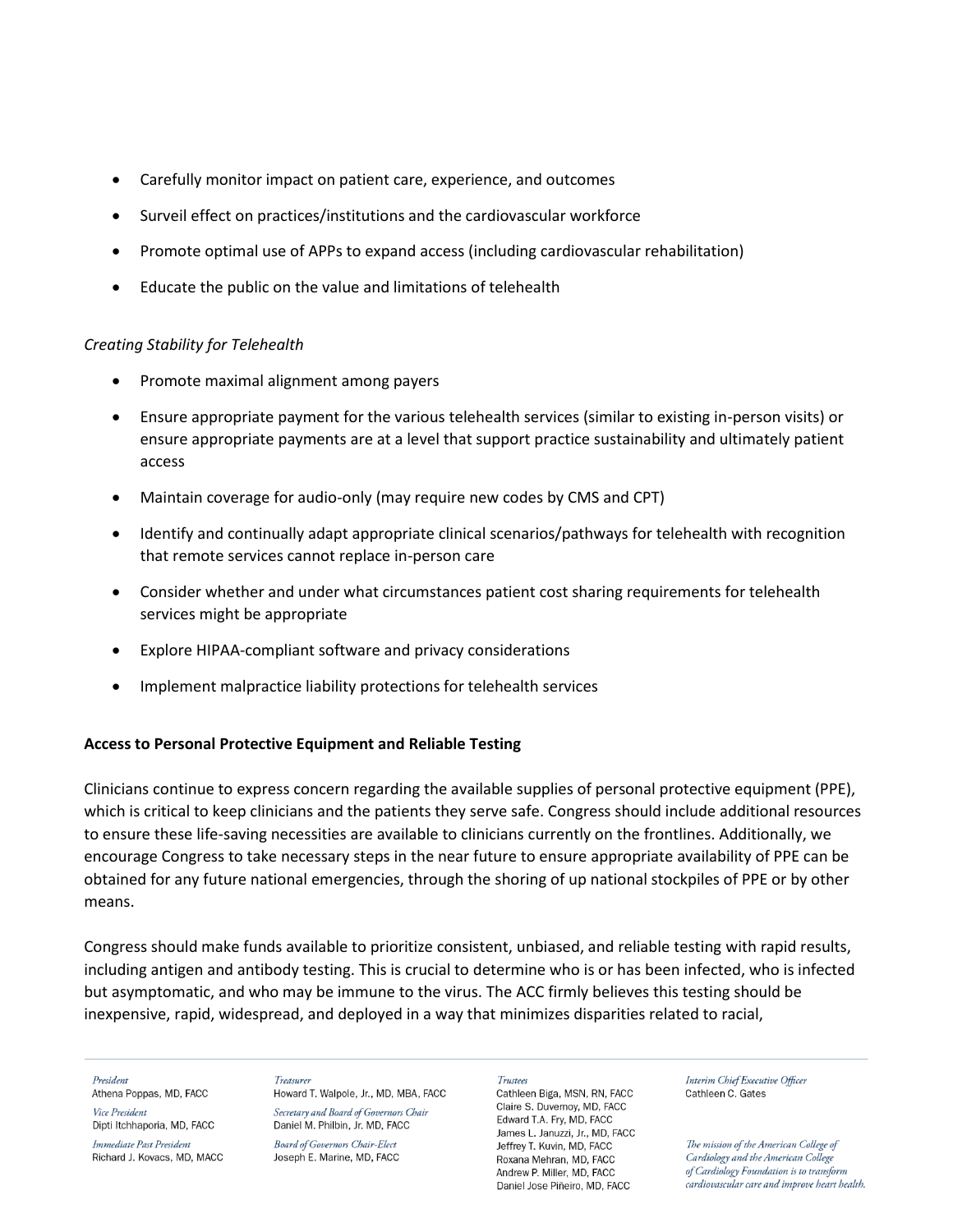socioeconomic, or geographic factors. Enhancing and promoting access to testing in rural and low-income communities is crucial to ensure a nationwide recovery is equally achievable for all.

#### **Liability Protection During a Declared Emergency**

Clinicians throughout the nation have been called to fight this disease with limited supplies, constantly evolving information, overwhelming need, and in accordance with guidance from national and state authorities. Members of the cardiovascular care team have expressed concern that the current extraordinary environment may result in future lawsuits due to circumstances outside their control. We are thankful that protections for volunteer health workers during the pandemic were included in the CARES Act. We call on Congress to support inclusion of the *Coronavirus Provider Protection Act* (HR 7059). This bipartisan legislation would expand on the CARES Act protections for health care volunteers and offer liability protections to health care providers who are caring for patients during the COVID-19 pandemic.

### **Prior Authorization**

Many practices currently devote significant resources complying with prior authorization requirements, which utilizes valuable and scarce clinician bandwidth and fosters inefficiency. These authorization processes often lack real-time decision making and can need lengthy clinician to insurance company discussions and ultimately create added delays in testing, procedures, and medications. We encourage Congress to alleviate these administrative burdens where possible, including instructing Medicare Advantage plans to waive prior authorization requirements throughout the duration of the PHE and for a period of time after the PHE is lifted. As elective procedures are re-scheduled nationwide, we are concerned that patients and cardiovascular clinicians will experience a backlog in the prior authorization process. We ask that Congress extend any waivers beyond the PHE period to ensure an efficient return to patient care. Further, we ask Congress to support inclusion of the Improving Seniors' Timely Access to Care Act (HR 3107). This bipartisan legislation is an existing, durable remedy that would streamline prior authorization practices and increase transparency and accountability in the Medicare Advantage program.

## **Deferring Administrative Programs**

We urge Congress to temporarily halt other administrative requirements that may divert critical clinician time and energy from providing patient care during the pandemic. Examples of these programs include Medicare Incentive Payment System (MIPS) requirements, Appropriate Use Criteria (AUC), related quality metrics, and implementation of new interoperability and data blocking rules. The substantial and lasting disruption wrought by the pandemic presents an unprecedented hardship to practices and institutions that will make successful participation in these important programs extremely difficult even with significant effort.

President

Athena Poppas, MD, FACC Vice President

Dipti Itchhaporia, MD, FACC Immediate Past President Richard J. Kovacs, MD, MACC Treasurer

Howard T. Walpole, Jr., MD, MBA, FACC Secretary and Board of Governors Chair Daniel M. Philbin, Jr. MD, FACC

Board of Governors Chair-Elect Joseph E. Marine, MD, FACC

#### Trustees

Cathleen Biga, MSN, RN, FACC Claire S. Duvernov, MD. FACC Edward T.A. Fry, MD, FACC James L. Januzzi, Jr., MD, FACC Jeffrey T. Kuvin, MD, FACC Roxana Mehran, MD, FACC Andrew P. Miller, MD. FACC Daniel Jose Piñeiro, MD, FACC

Interim Chief Executive Officer Cathleen C. Gates